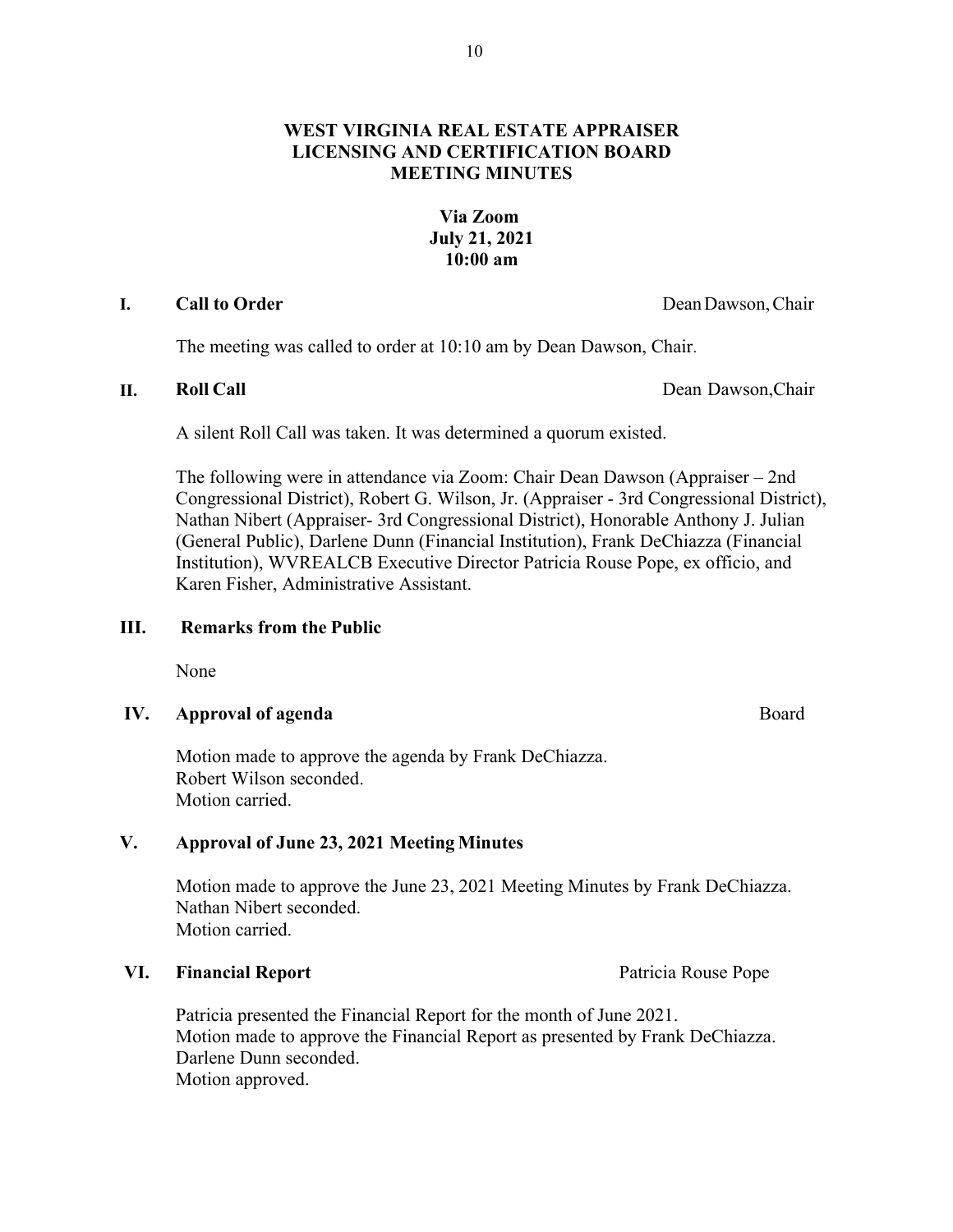### **VII. Executive Director's Report** Patricia Rouse Pope

Patricia called the Board's attention the following:

- 1. Seventy-nine AMCs have been renewed to date. Five are to be sent to the Attorney General's office for review, two are awaiting proper documentation before being sent to the AG's office, and 10 bonds or continuation certificates and POAs are pending review at the AG's office. Once completed, there will be 96 new or renewed WV-registered AMCs. In FY20, there were 105.
- 2. The release date of the appraiser and apprentice renewal packets was scheduled for July 18, 2021, but the release was delayed by WVOT. That agency is consumed with the migration of MS Outlook to Google Workspace, which occurred the weekend of the  $16<sup>th</sup>$ , affecting 23,000 state employees. As soon as they are released from that project, our documents and applications relating to the renewal packet will be posted and a blast email announcement will be sent out. An announcement will also be posted on the WVREALCB website home page.
- 3. Copies of each board member and staff license and vehicle insurance card are needed again. Board members are asked to email them no later than July  $28<sup>th</sup>$ , so the annual BRIM Loss Control Questionnaire may be completed. The result of the questionnaire determines the Board's FY2023 premium.

# **VIII. Committee Reports & Recommendations**

## **A. Standards Dean Dawson**

1. Report of Recommendations of 7.14.2021 Meeting:

New Complaint(s) None

New Allegation(s) a. A21-008 -Dismissed.

Pending Allegation(s)

- b.  $A21-006$  Dismissed with commentary.
	- c.  $A21-007$  Continued.

Pending complaint(s)

d. S20-001-C e. S20-002-C f. S20-005-C g. S20-006-C h. S20-008-C i. S20-009-C j. S20-010-C k. S20-012-C l. S20-013-C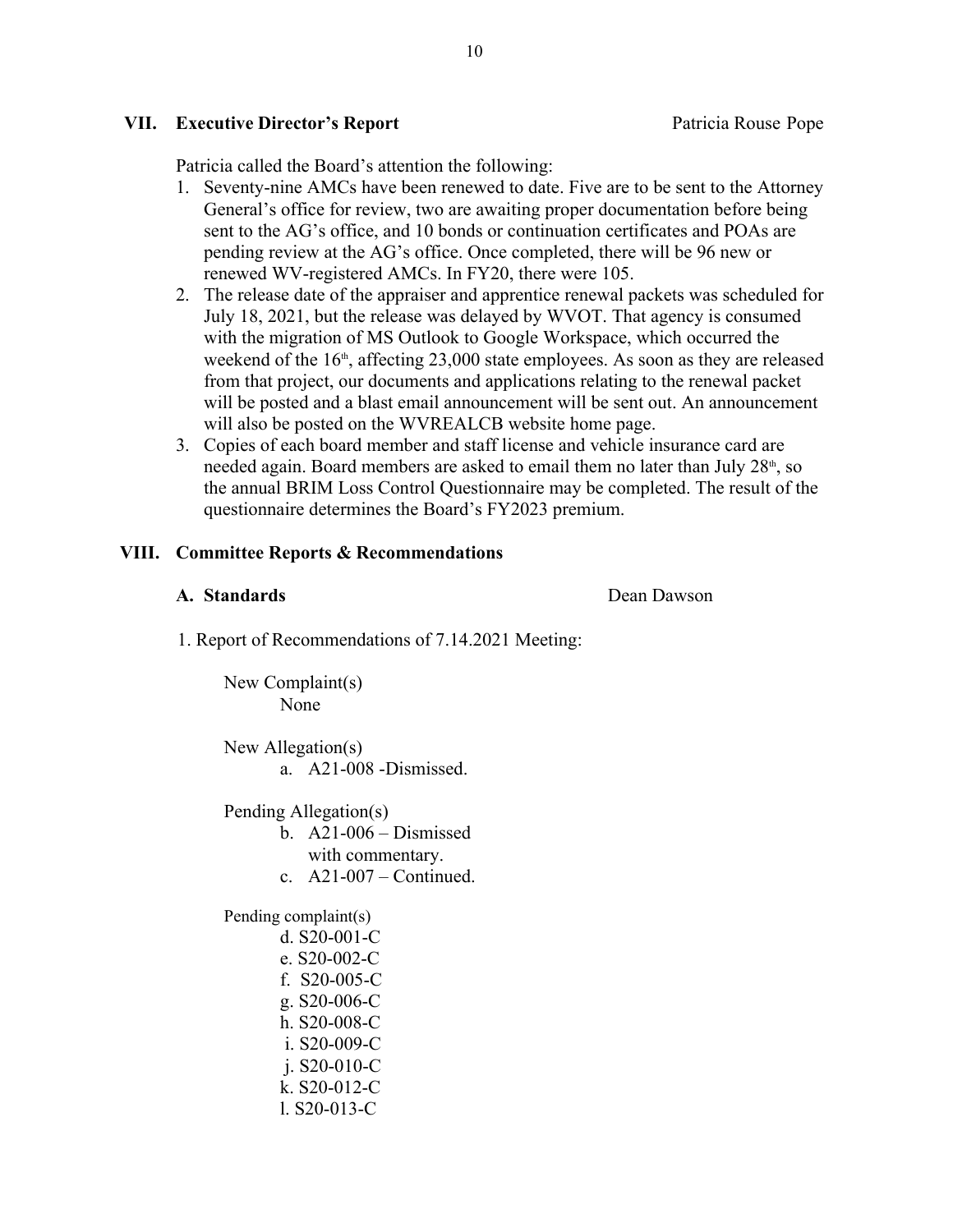m. S20-014-C n. S21-001-C o. S21-002-C p. S21-003-C q. S21-004-C

Before the vote was taken to approve Standards Committee recommendations or not, by Board consensus, the chair and executive director were granted the power to negotiate and/or manage resolutions to consent decrees and possible hearings on the full board's behalf.

Motion made to accept the Standards Committee recommendations as presented by Nathan Nibert. Robert Wilson seconded. Motion carried

#### **B. Upgrades** Nathan Nibert, Chair

- a. Report of recommendations of 6.14.2021 Meeting:
	- a. U21-022-S Denied.
	- b. U21-023-S Denied.
	- c. U21-021-S Continued.
	- d.  $U20-032-L$  Continued.
	- e. U21-019-L Experience Log hours approved.
	- f. U21-020-L Experience Log hours approved.

Motion made to accept the Upgrades Committee recommendation by Nathan Nibert. Anthony Julian seconded.

Motion carried.

### **C. Education Board**

Consideration of Approval of Education Courses for QE or CE.

a. Allterra – Valuation Expo 2021 Day One: 2021 Keynote Vegas (7 hrs. CE) b. Allterra – Valuation Expo 2021 Day Two: Modern Appraisal Vegas (7 hrs. CE)

Motion made to approve the Education recommendations but grant a total of seven hours only for the entire expo by Darlene Dunn. Frank DeChiazza seconded. Motion carried.

### **IX. Remarks from the Board**

a. Anthony Julian made the recommendation the Board meeting in person in August.

Motion made to approve recommendation by Dean Dawson